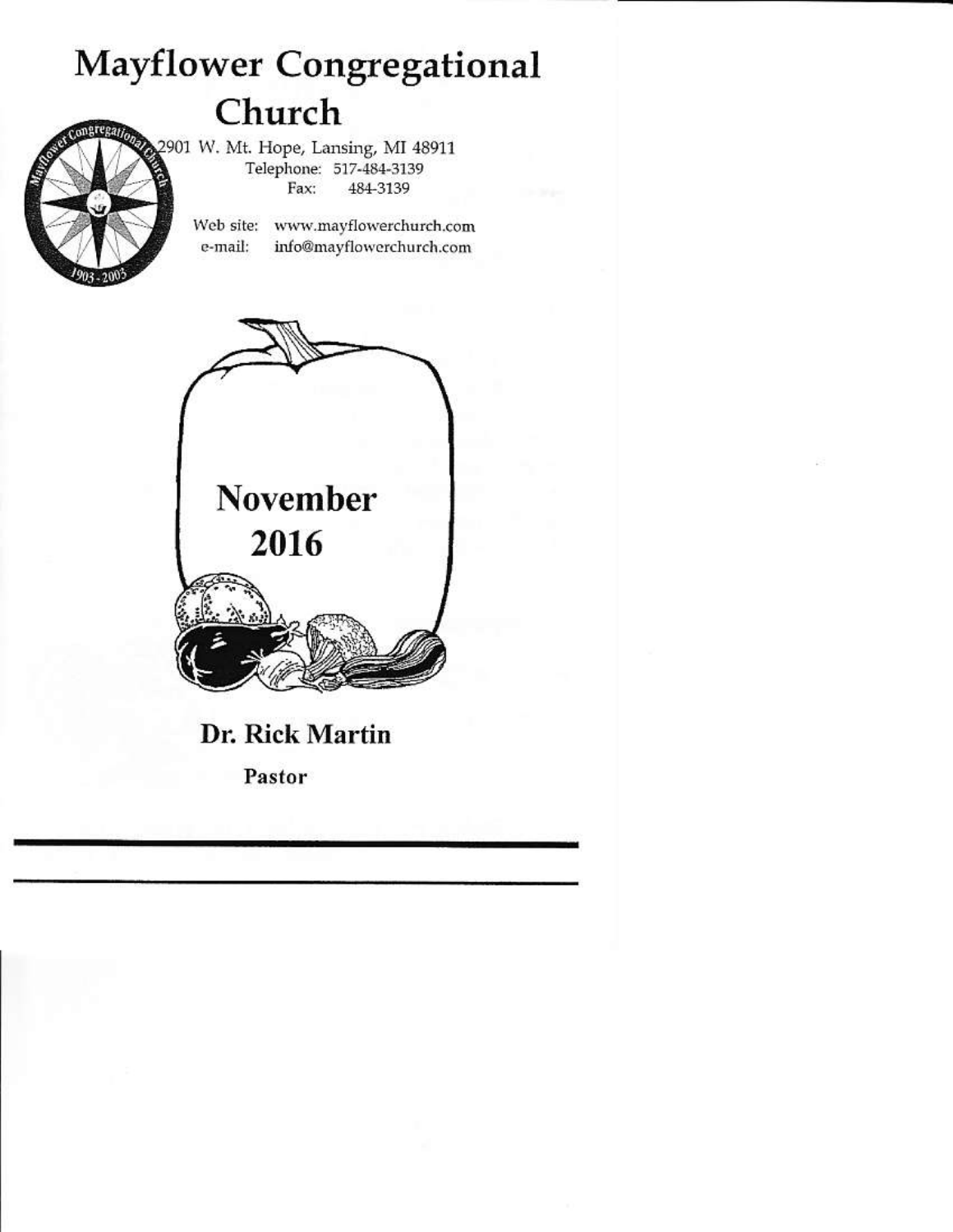

ovember

## **BIRTHDAYS**

11/1 - Ann McClelland 11/1 - Dominic McClelland 11/2 - Frank Wheeler 11/5 - Morgan Smith  $11/5$  - Bob Mott  $11/9$  - Blanche Samohovetz (97) 11/11 - Cozette Oxley 11/15 - Barbara Fuller  $11/19$  - Fred Lowe  $11/20$  - Ina Martin  $(91)$ 11/28 - Jaxson Graham 11/29 - Mike Rutledge

**ANNIVERSARIES** 

11/25 - Roger  $\ast$  Meredith Kennedy  $\sigma$ 

**HEAD USHER - Lois Ries** 



OUTREACH FOCUS - Mitten Tree, Walter Ellis Harvest Festival, Shoebox Gifts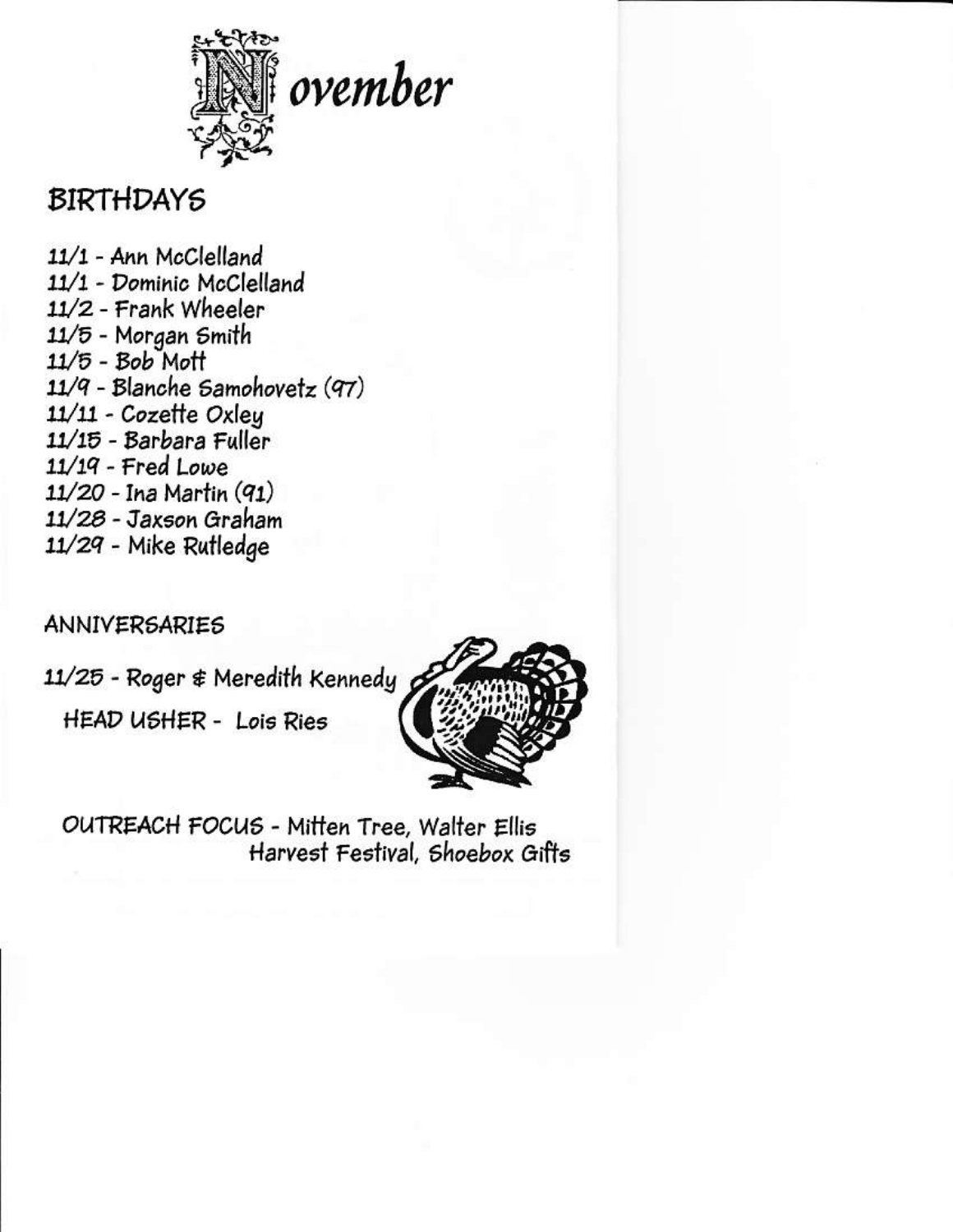## From The Pastor's Desk



Happy Thanksgiving-Forgive Them

November is usually my Mayflower Notes article on giving thanks to God. Being thankful is very important in our Christian walk. Giving thanks to God. and being thankful in general, will open the channel for God's blessings to flow into your life.

#### Ephesians 5:20

always giving thanks to God the Father for everything, in the name of our Lord Jesus Christ.

However, something that clogs the channel, hindering the blessings of God from flowing to you is unforgiveness. If we are giving thanks, but are not forgiving, it hinders God's blessings toward us. Unforgiveness is like allowing weeds to grow in your garden; it will not be as pretty or fruitful as it should be.

## Mark  $11:26$  (Jesus talking)

And when you stand praying, if you hold anything against anyone, forgive them, so that your Father in heaven may forgive you your sins.

Unforgiveness, "if you hold anything against anyone", hinders your prayers and many other blessings from God. You may be praying well enough. you may be exercising faith well enough, you may be giving thanks well enough - but that will not override an unforgiving heart.

Important to know? The only thing Jesus emphasized in the Lord's Prayer (Matthew 6) – forgiveness. The only thing Jesus expounded on about mountain moving faith, and prayer (Mark 11) - forgiveness.

Conclusion: Give thanks to God, have faith, be thankful, pray, love, be kind - & forgive "if you hold anything against anyone". May the blessings of God freely flow into your life and through you to others.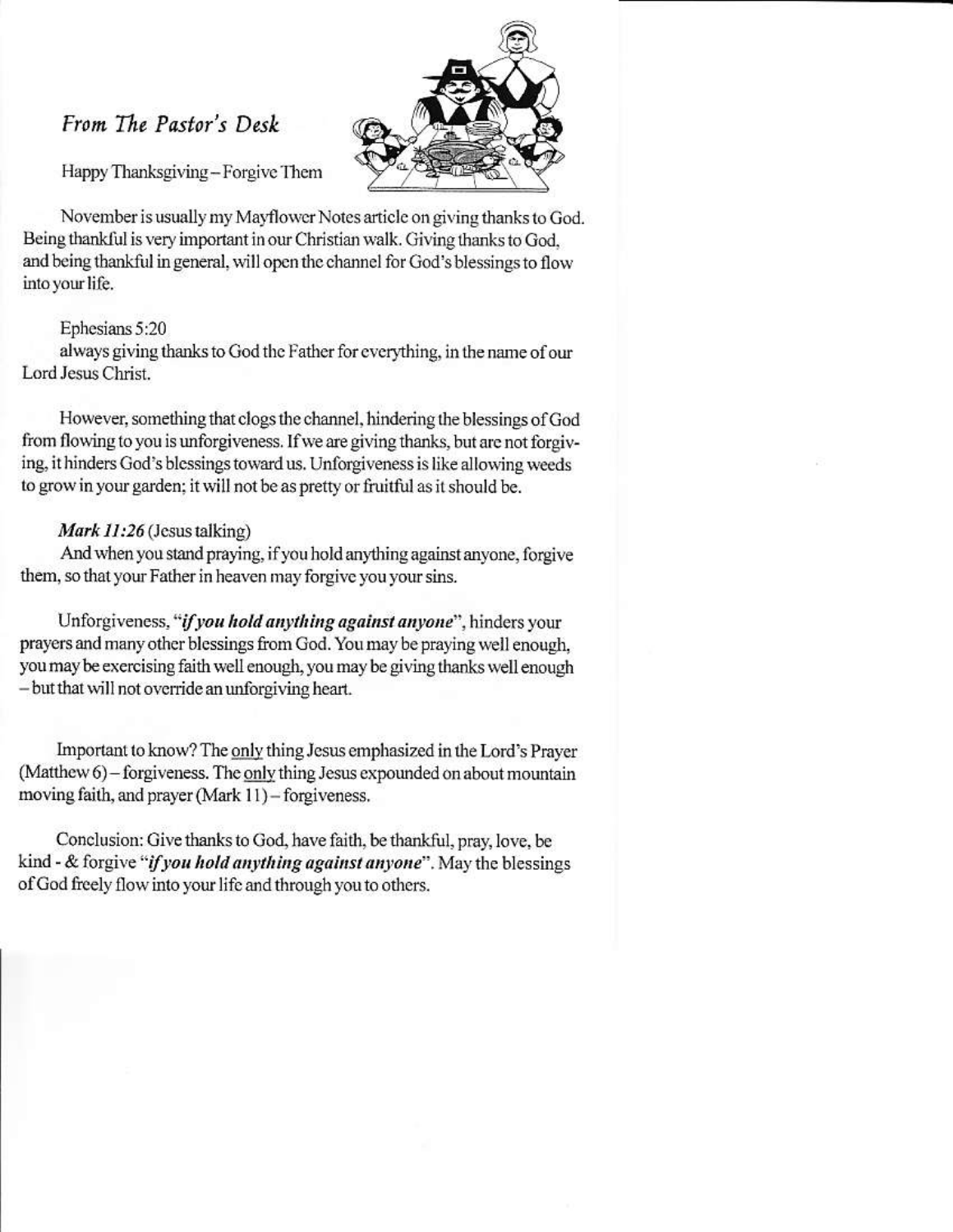## Walter Ellis Harvest Festival

We will be celebrating our annual Walter Ellis Harvest Festival on Sunday, November 20th. Fresh fruits and vegetables will enhance the worship space. Please bring canned or packaged food to add to our donation to the City Rescue Mission.



#### **Shoebox Gifts**

It is Operation Christmas Child time once again. Time to pick up a shoebox and fill it with "goodies" for girls and boys around the world (Over 124 million in 150 countries so far). Plastic boxes are available this Sunday. Liz will once again shop for those who ask her to. A shipping fee of \$7 per box is again requested. The shoe boxes must be returned to the church no later than Monday, November 14th.

If you have questions contact Roger Kennedy or Liz Canfield. Let's all participate in this very worthwhile event.

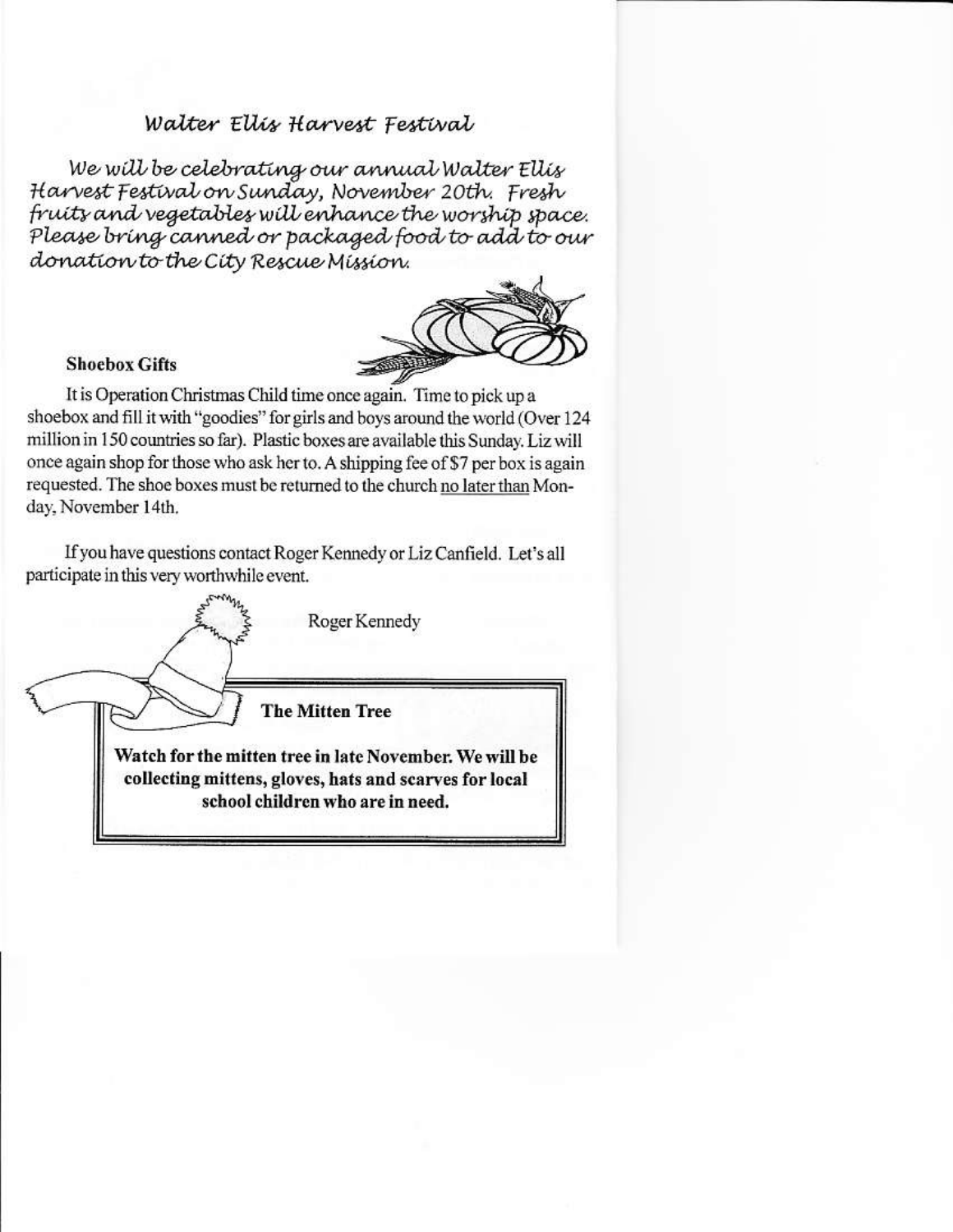#### **Music Notes From Barb Fuller**

The first hymn that comes to my mind as I think of autumn, being thankful, and celebrating bountiful harvests is "Come, Ye Thankful People, Come," yet there is another hymn in our Pilgrim Hymnal that may not be as well-known to us but just as meaningful, "We Plow the Fields and Scatter."

We plow the fields and scatter The good seed on the land, But it is fed and watered By God's almighty hand. He sends the snow in winter, The warmth to swell the grain. The breezes and the sunshine, And soft, refreshing rain.

He only is the maker Of all things near and far; He paints the wayside flower, He lights the evening star. The winds and waves obey him, By him the birds are fed; Much more, to us his children, He gives our daily bread.

We thank thee, then, O Father, For all things bright and good: The seedtime and the harvest, Our life, our health, our food. Accept the gifts we offer. For all thy love imparts, And, what thou most desirest, Our humble, thankful hearts.

What a wonderful time of year this is to celebrate the bountiful blessings God has given us. As the refrain of this hymn says: "All good gifts around us Are sent from heaven above; Then thank the Lord, O thank the Lord For all his love." Amen!





Gordon Wilson wishes to thank everyone for their cards, prayers and support for the loss of his mother. Our thoughts and prayers are with Gordon as he continues to remember his mom.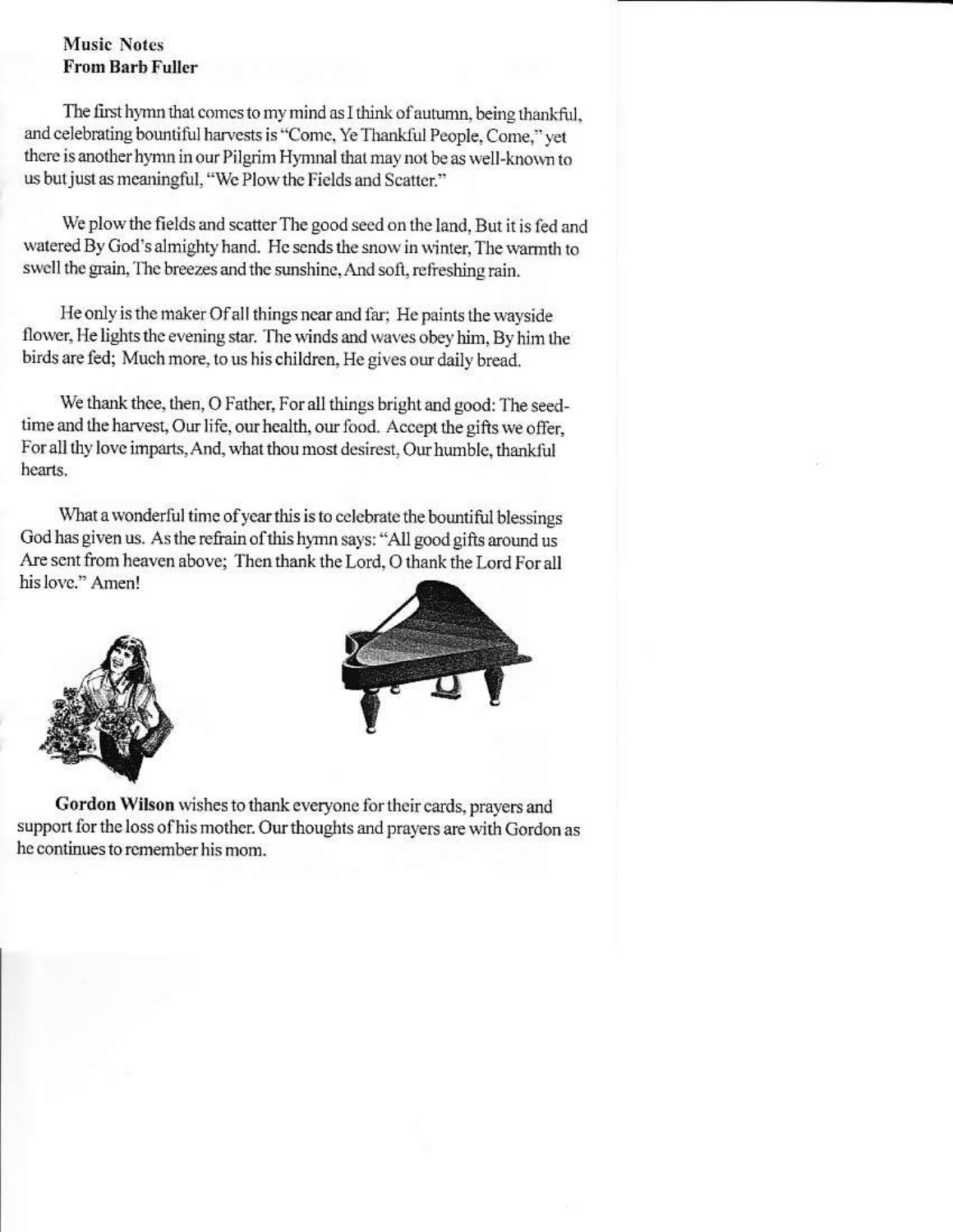Mayflower Financial News

Our September Second Saturday Supper was well attended with a net profit of \$654.22. We received a generous donation towards the cost of updating the electric fixtures in the basement and updating the hanging lights and spot lights in the sanctuary.

The following is a brief summary of our finances as of September 30, 2016:

| Income:   | \$10,233.76 |  |  |
|-----------|-------------|--|--|
| Expenses: | 5,061.86    |  |  |
|           | \$5,171.92  |  |  |

**YTD** for Nine Months Income: Expenses:

\$72,205.55 52,326.52 \$20,901.63

**Fund Balances:** Checking:

Savings **Heat Fund Savings** Memorial Fund CD CD Savings

9,083.24 Ś 26,018.05 18,333.44 5.498.35 22,315.05 \$81,248.13

A more detailed report is available in the brochure rack near the church office.

Linda Wheeler Treasurer

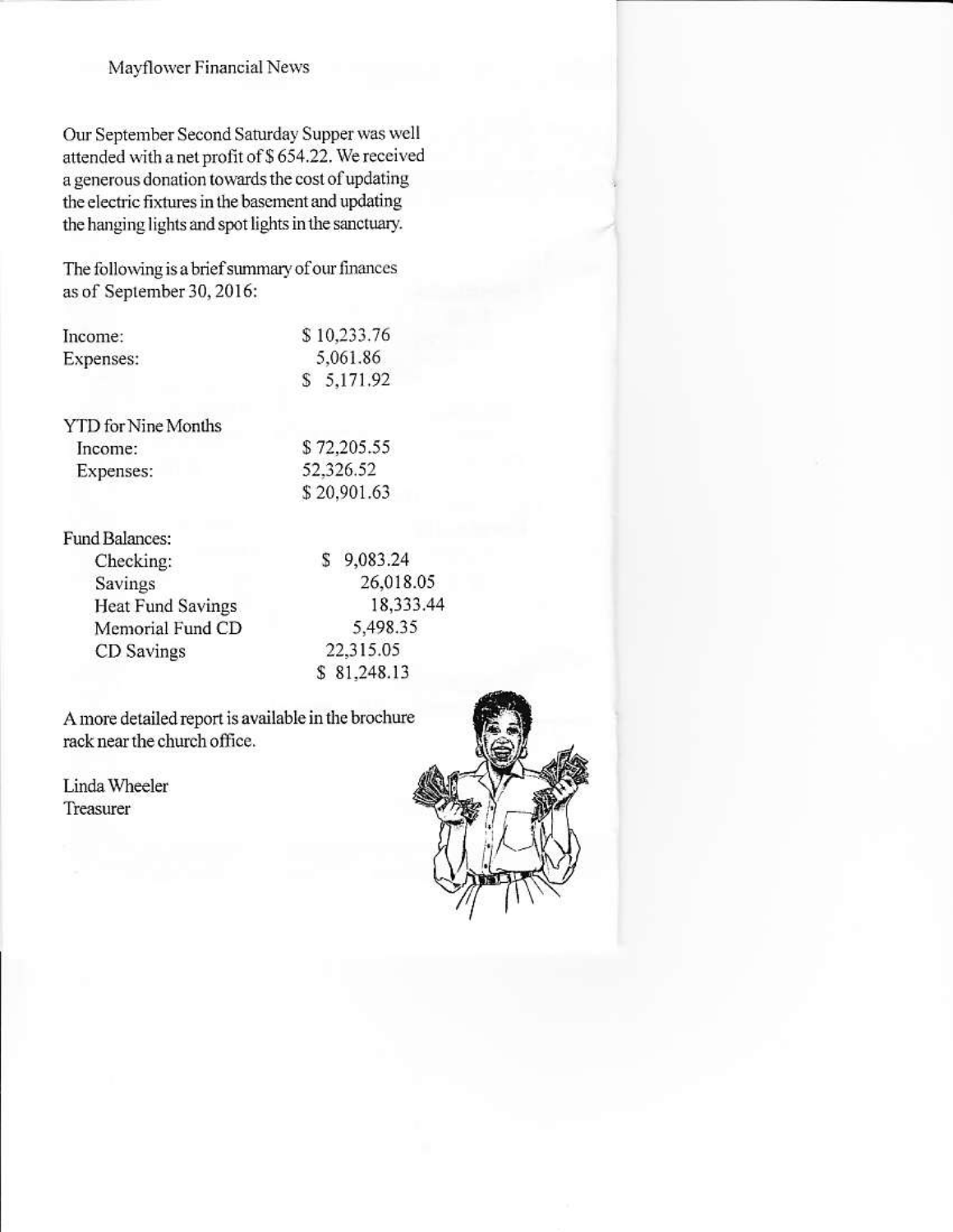#### **Christian Education**

Hey, November! We're getting ready to enter what I affectionately refer to as "The Yucky Season." Get ready for five months of cold, sleet, and snow!

We need the Yucky Season to remind us of what is important. I was complaining to my husband recently about problems in my job, and how frustrated I was with things never changing, and I realized how frequently I had been doing that lately. Then I remembered that, for all its little miseries, I do love what I do, and not many people get to say that in life. I have a great husband, we're raising some pretty interesting kids, and we still enjoy doing things together.

We very rarely stop and think about what we have to be grateful for, until we are confronted with the evidence. A tragedy always reminds us of how important our family is, but the rest of the time we tend to take them for granted. Then we vow to treat everyone better, and we try for a while, and then we fade off again into everyday grumbling.

One of my favorite comedians is the late Mitch Hedburg. I heard this famous joke of his the other day and it got me thinking:

"I like escalators, because an escalator can never break: it can only become stairs. There would never be an "Escalator temporarily out of order" sign, only an "Escalator temporarily stairs. Sorry for the convenience."

Liz Canfield



#### Thrift Sale

Thanks to all who donated items for the thrift sale and/or worked in setting up, selling, and cleaning up! Proceeds will go to the church's general fund. We plan to have another sale as usual in late April, so start saving up your items NOW! A good way to do it is to have a box or bag in a closet or a corner of your basement or garage, and as you see things you don't need or want any more, put them there. Then you'll be ahead of the game when the time comes!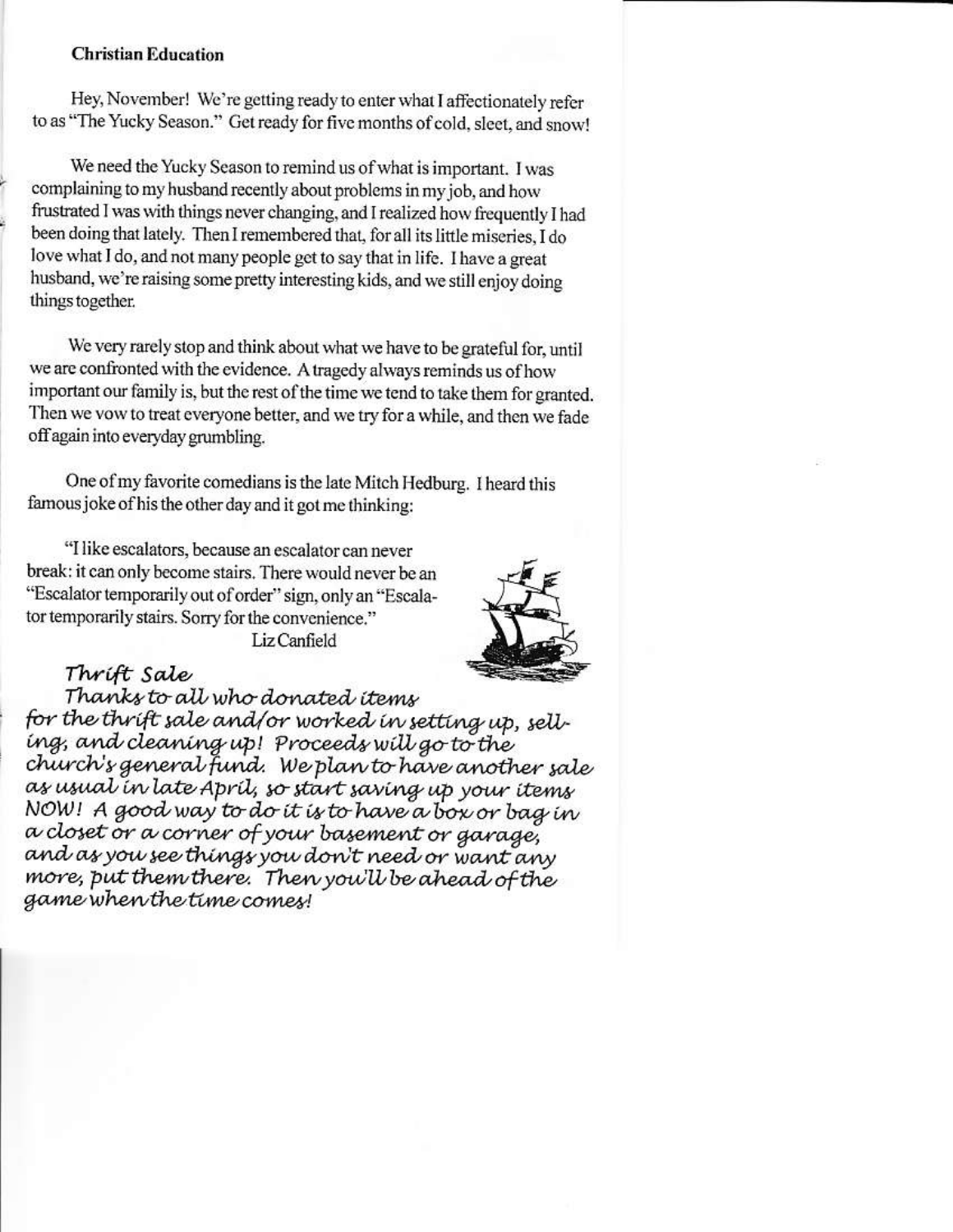

#### **Mayflower Heat Fund**

Our goal is to be able to pay for new heating in the inevitable event that our old machines suddenly give up. Our fund is looking better and better. Thank you!

## **Thanksgiving Alphabet**



- T... Turkeys, table-spreads, being together,
- H ... Happiness and homes to protect us from all weather,
- A... Aunts and uncles, a reunion in Fall.
- N ... Nieces and nephews, family members all.
- K ... Kind-hearted kin coming over for dinner,
- S ... Surely you'll have fun, but you won't get thinner,
- G... Gourds and pumpkins, mouths open wide,
- I... Indians and Pilgrims we remember with pride.
- V ... Very special times-there could even be snow.
- I... Imagine what it was like at Plymouth long ago,
- N ... Never forget how the settlers led the way,
- G... Giving thanks and blessing this special day.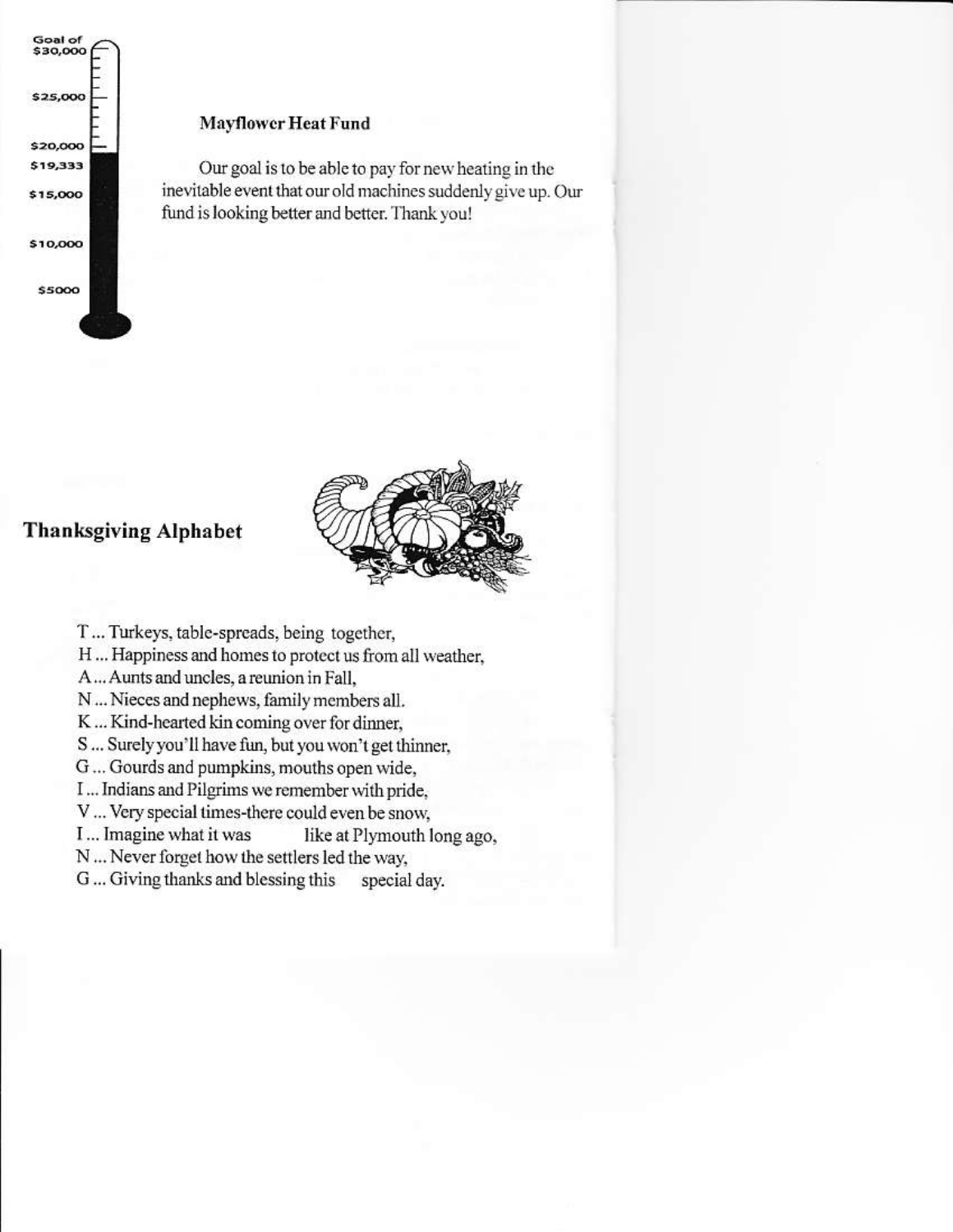|       | What's happening in November.                         |
|-------|-------------------------------------------------------|
|       |                                                       |
|       |                                                       |
|       | 11/6 Daylight Savings<br>Time Ends – turn back 1 hour |
| 11/8  | Trustees 10 a.m.                                      |
| 11/12 |                                                       |
|       | Second Saturday<br>Supper 5 .m.                       |
| 11/13 |                                                       |
|       | Reception of New<br>Members                           |
| 11/15 |                                                       |
|       | Deadline for May–<br>flower Notes                     |
| 11/20 | Prudential Council-                                   |
|       | Noon                                                  |
|       | Walter Ellis Harvest                                  |
|       | Festival                                              |
| 11/24 | Thanksgiving Day                                      |
|       | Church office closed 11/24 & 25                       |